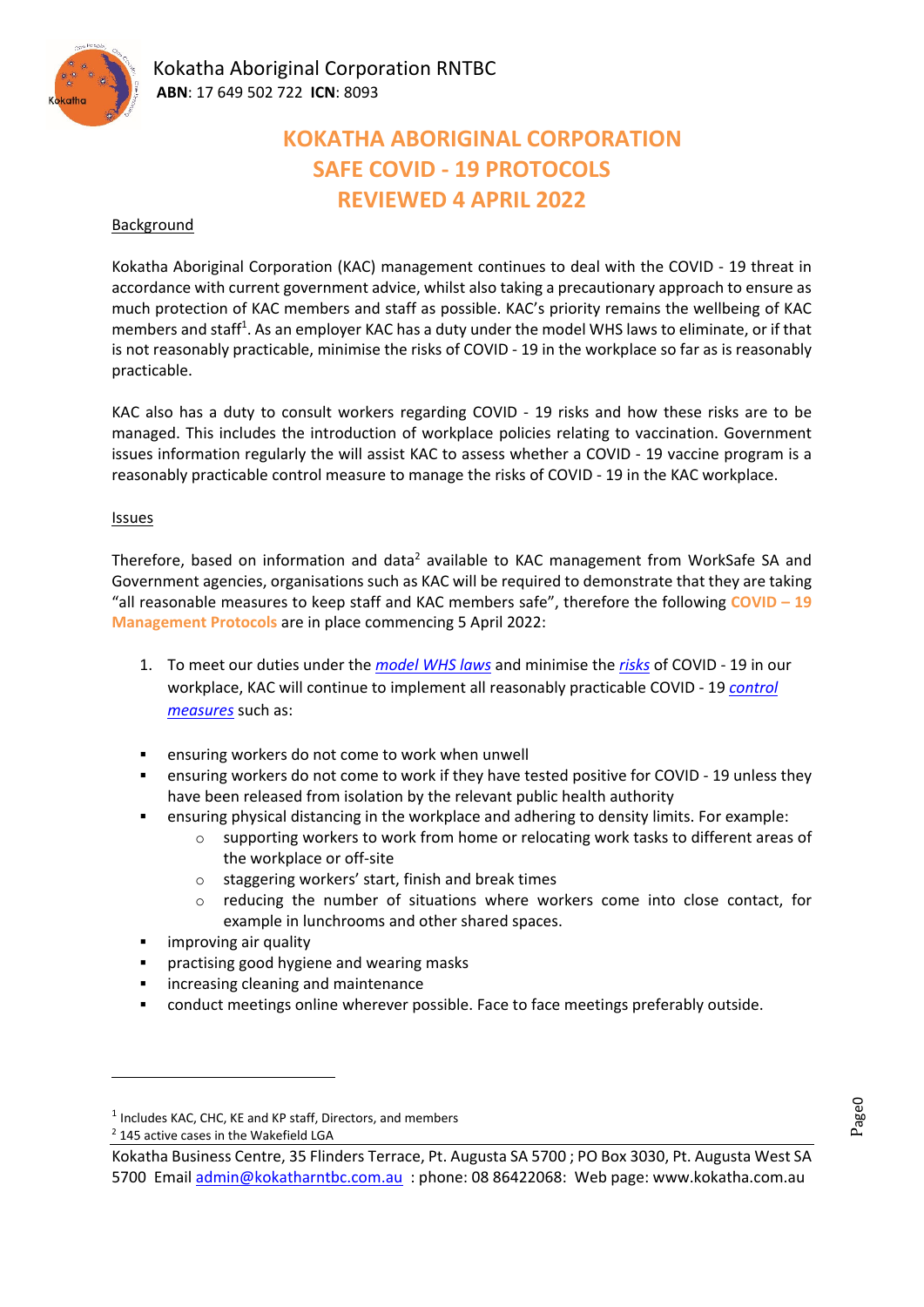

## Kokatha Aboriginal Corporation RNTBC **ABN**: 17 649 502 722 **ICN**: 8093

2.As a form of COVID ‐ 19 risk management a RAT program may be implemented. When determining whether a **RAT program** is a reasonably practicable control measure, KAC management will take into account:

- How likely is it that KAC workers will be exposed to the COVID 19 virus? This includes, our office front line workers, considering the extent of community transmission of COVID ‐ 19 where our workplace is located and the number of people, they will be in contact with which will increase likelihood of workers contracting the virus. If community transmission is high, the risk to those workers is higher than for places of low community transmission. This may mean developing and implementing a KAC RAT program that is likely to be reasonably practicable.
- When our workers work with people who would be vulnerable to severe disease if they contract COVID ‐ 19, we will implement control measures to reduce the likelihood of workers exposing vulnerable persons to infection, such as by using a RAT program.
- KAC work tasks may require our workers to work in close proximity to each other, to our customers or members of the public. If it is high, this may mean that management will implement control measures to reduce the likelihood of workers either catching the virus from others, or transmitting the virus to others, such as by using a RAT program.

The design of a RAT program may include:

- **who will be tested.**
- how often will workers be tested,
- where testing will occur (e.g. at home or at the workplace), and
- processes in place to manage a positive result.
- 3. KAC business activities that conduct a defined public activity must use the COVID SAfe Check‐In or other approved contact tracing system.
- 4. Evidence of COVID ‐ 19 vaccination status will be recorded by KAC to ensure the corporation can adequately manage of ongoing COVID ‐ 19 safety measures in accordance with government requirements.
- 5. In the event of **a confirmed case of COVID ‐ 19** associated with a KAC work site**, the following three points have been considered** in advance in order for management to be ready to respond:
	- Record keeping on what shifts staff have worked and in which physical locations, such as buildings, as well as their up‐to‐date contact details. This will help with contact tracing.

Kokatha Business Centre, 35 Flinders Terrace, Pt. Augusta SA 5700 ; PO Box 3030, Pt. Augusta West SA 5700 Email admin@kokatharntbc.com.au : phone: 08 86422068: Web page: www.kokatha.com.au